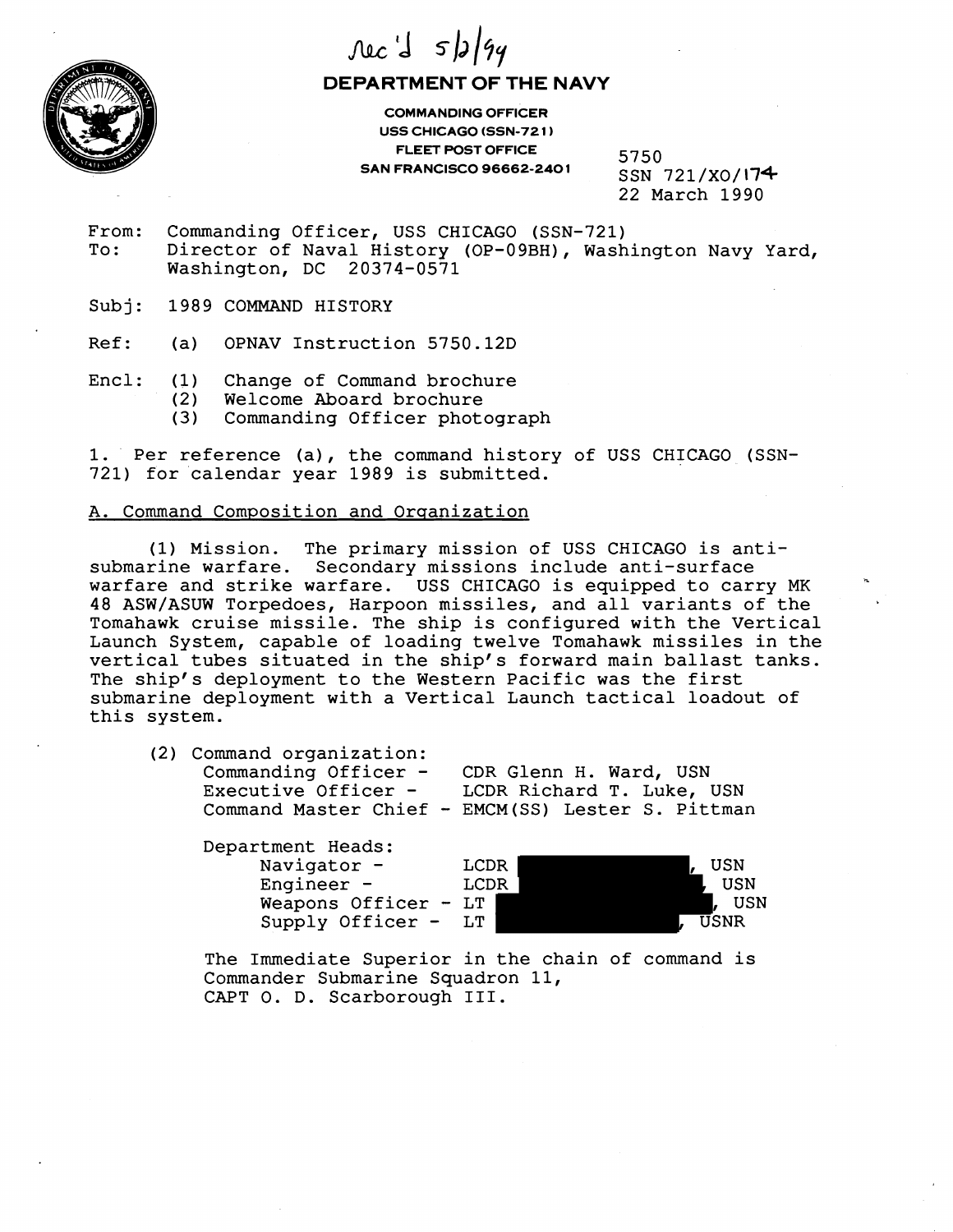## B. Chronoloqical Narrative.

| 4-5 January                           | Nuclear Weapons Acceptance Inspection,<br>Southern California Operating Area.<br>(SOCAL OPAREAS). |
|---------------------------------------|---------------------------------------------------------------------------------------------------|
| 9-10 January<br>12 January-9 February | Demagnetization, San Diego, CA<br>Upkeep, USS McKEE (AS-41), San Diego, CA                        |
| 10-17 February                        | Pre-deployment Workup, SOCAL OPAREAS                                                              |
| $21-24$ February                      | Tactical Readiness Evaluation,<br>SOCAL OPAREAS                                                   |
| 25 February-5 March                   | Inport Training, San Diego, CA                                                                    |
| 6-10 March                            | Pre-deployment Certification, SOCAL<br><b>OPAREAS</b>                                             |
| $11-23$ March                         | Pre-deployment Load out, San Diego, CA                                                            |
| 24 March                              | Commencement of ship's first-ever                                                                 |
|                                       | Western Pacific (WESTPAC) Deployment                                                              |
| $24-29$ March                         | Enroute to Pearl Harbor, HI                                                                       |
| $30 - 31$ March                       | Port visit in Pearl Harbor, HI                                                                    |
| $1-18$ April                          | WESTPAC Operations                                                                                |
|                                       | TORPEX with USS BUNKER HILL, East                                                                 |
|                                       | China Sea                                                                                         |
|                                       | ASWEX with USS OLDENDORF,<br>Philippine Sea                                                       |
| $19-28$ April                         | Upkeep/Port Visit in Yokosuka, JA                                                                 |
| 29 April-28 June                      | WESTPAC Operations                                                                                |
| 29 June-8 July                        | Upkeep/Port Visit in Subic Bay, RP                                                                |
| $9-18$ July                           | WESTPAC Operations                                                                                |
|                                       | ASWEX/ASUWEX with USS RANGER CVBG,                                                                |
|                                       | South China Sea                                                                                   |
|                                       | Typhoon Gordon Evasion                                                                            |
| 19-23 July                            | Port visit in Hong Kong, BCC                                                                      |
| $24-29$ July                          | WESTPAC Operations                                                                                |
| 30 July-20 August                     | Upkeep in Guam (USS PROTEUS AS 19)                                                                |
| 21 August-6 September                 | WESTPAC Operations                                                                                |
|                                       | Exercise Thalay Thai, Gulf of<br>Thailand                                                         |
| 7-8 September                         | Port visit in Yokosuka, JA. During the                                                            |
|                                       | visit, the Honorable Michael H.                                                                   |
|                                       | Armacost, accompanied by VADM H. H.                                                               |
|                                       | Mauz, COMSEVENTTHFLT, toured the ship.                                                            |
| 9-19 September                        | Enroute to San Francisco, CA                                                                      |
| 20 September                          | Port visit in San Francisco, CA                                                                   |
| 21-22 September                       | Operational Reactor Safeguards Exam,                                                              |
| 23 September                          | SOCAL OPAREAS<br>Arrival in San Diego, CA                                                         |
| 24 September-8 October                | Post-deployment Stand Down                                                                        |
| 9-22 October                          | Upkeep, USS McKEE (AS-41), San Diego, CA                                                          |
| 23-28 October                         | Local Operations, SOCAL OPAREAS                                                                   |
| 15 November                           | Change of Command: CDR Glenn H. Ward                                                              |
|                                       | relieves CDR Stanley R. Szemborski as                                                             |
|                                       | Commanding Officer, USS CHICAGO                                                                   |